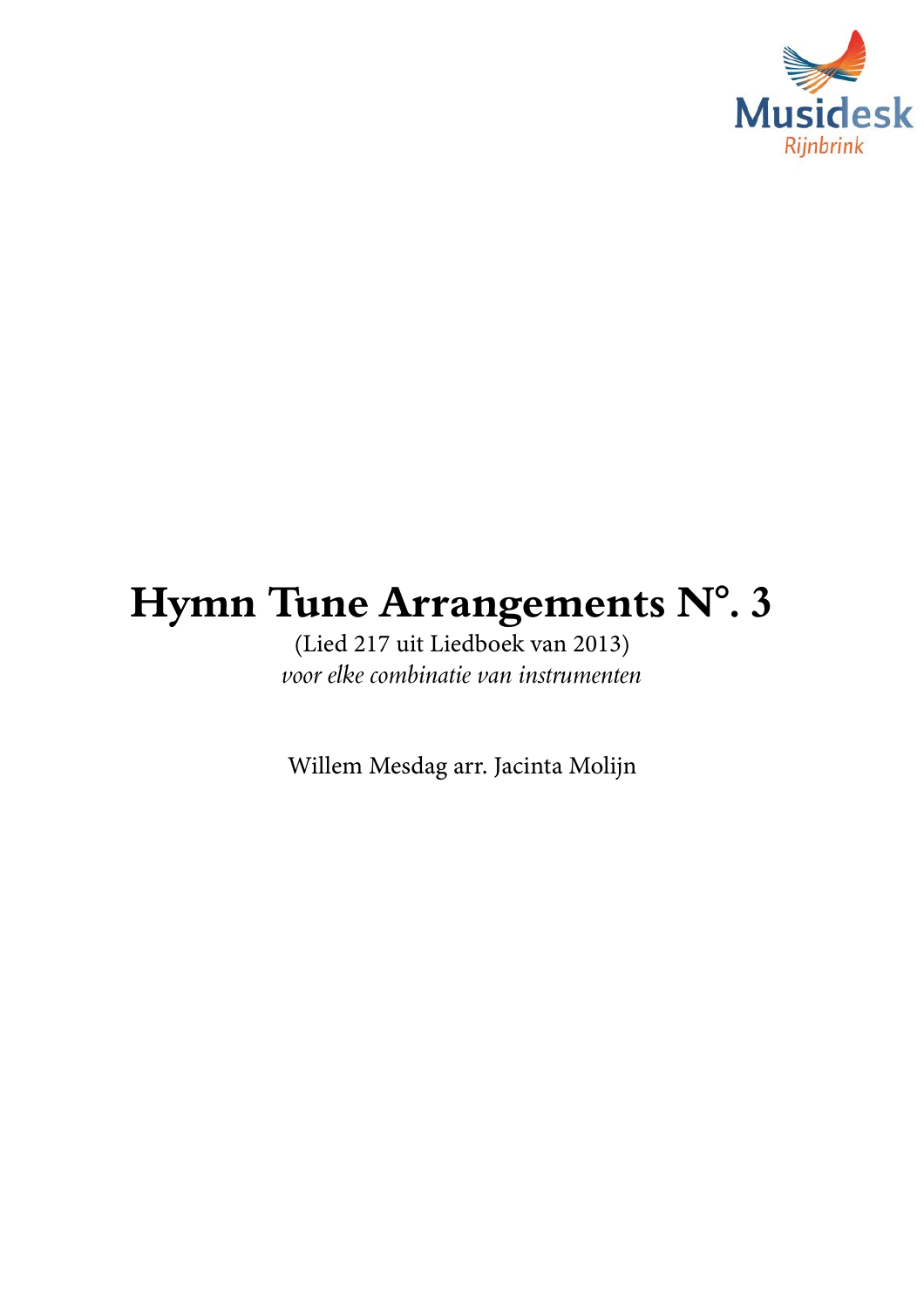## Hymn Tune Arrangements N°. 3 (Lied 217 uit Liedboek van 2013) -**Willem Mesdag arr. Jacinta Molijn**

 $\label{thm:1} \text{Moeilijkheids} \text{grad}:$ 1,5

## INSTRUMENTATION

| <b>INSTRUMENTATION</b>        |                                                                                                                |
|-------------------------------|----------------------------------------------------------------------------------------------------------------|
| Part I C'                     | Flute                                                                                                          |
| Part 1 C                      | Piccolo / Oboe /1st Violin / Accordeon / Soprano Recorder                                                      |
| Part $1Bb$                    | Soprano Saxophone (fa) / Clarinet 1 / Flügelhorn 1 (fa) / Trumpet 1 / Solo Cornet (b.b.) / Flügelhorn (b.b.)   |
| Part 1 Eb                     | E <sup>b</sup> Clarinet / E <sup>b</sup> Flügel (fa) / E <sup>b</sup> Cornet (b.b.)                            |
| Part II $Bb$                  | Clarinet 2&3 /Flügelhorn 2&3 (fa) / Trumpet 2&3 / Cornet 2&3 (b.b.) / Repiano Cornet (b.b.)                    |
| Part II Eb                    | Alto Saxophone / E <sup>b</sup> Horn 1&3 / E <sup>b</sup> Horn Solo & 1(b.b.)                                  |
| Part II F                     | F Horn 1&3 / English Horn                                                                                      |
| Part II C                     | 2nd Violin / Accordeon / Alto Recorder / Tenor Recorder                                                        |
|                               | Part III B <sup>b</sup> (T.C.) Tenor Saxophone / Baritone / B <sup>b</sup> Trombone 1 / Euphonium 1            |
|                               | Part III B <sub>b</sub> (B.C.) B <sub>b</sub> Trombone 1 / Tenor Tuba 1                                        |
| Part III Eb                   | $E\flat$ Horn 2&4/ $E\flat$ Horn 2 (b.b.) / Alto Clarinet                                                      |
| Part III F                    | F Horn 2&4                                                                                                     |
| Part III C                    | Trombone / Baritone C                                                                                          |
|                               | Part IV B <sub>b</sub> (T.C.) Bass Clarinet / Bb Bass T.C. / Bariton T.C. 2 / Bb Trombone 2 T.C. / Euphonium 2 |
|                               | Part IV B <sub>b</sub> (B.C.) Bb Bass B.C. / Baritone B.C. 2 / Euphonium B.C. 2 / Bb Trombone 2 B.C.           |
|                               | Part IV E <sub>b</sub> (T.C.) Baritone Saxophone / Eb Bass T.C.                                                |
| Part IV E (B.C.) Eb Bass B.C. |                                                                                                                |
| Part IV C                     | Trombone 2 / Bass Trombone / Bariton C / Cello / Contrabas / Bassoon / Electric Bass                           |
| Part IV C'                    | Bass Tuba C                                                                                                    |
|                               |                                                                                                                |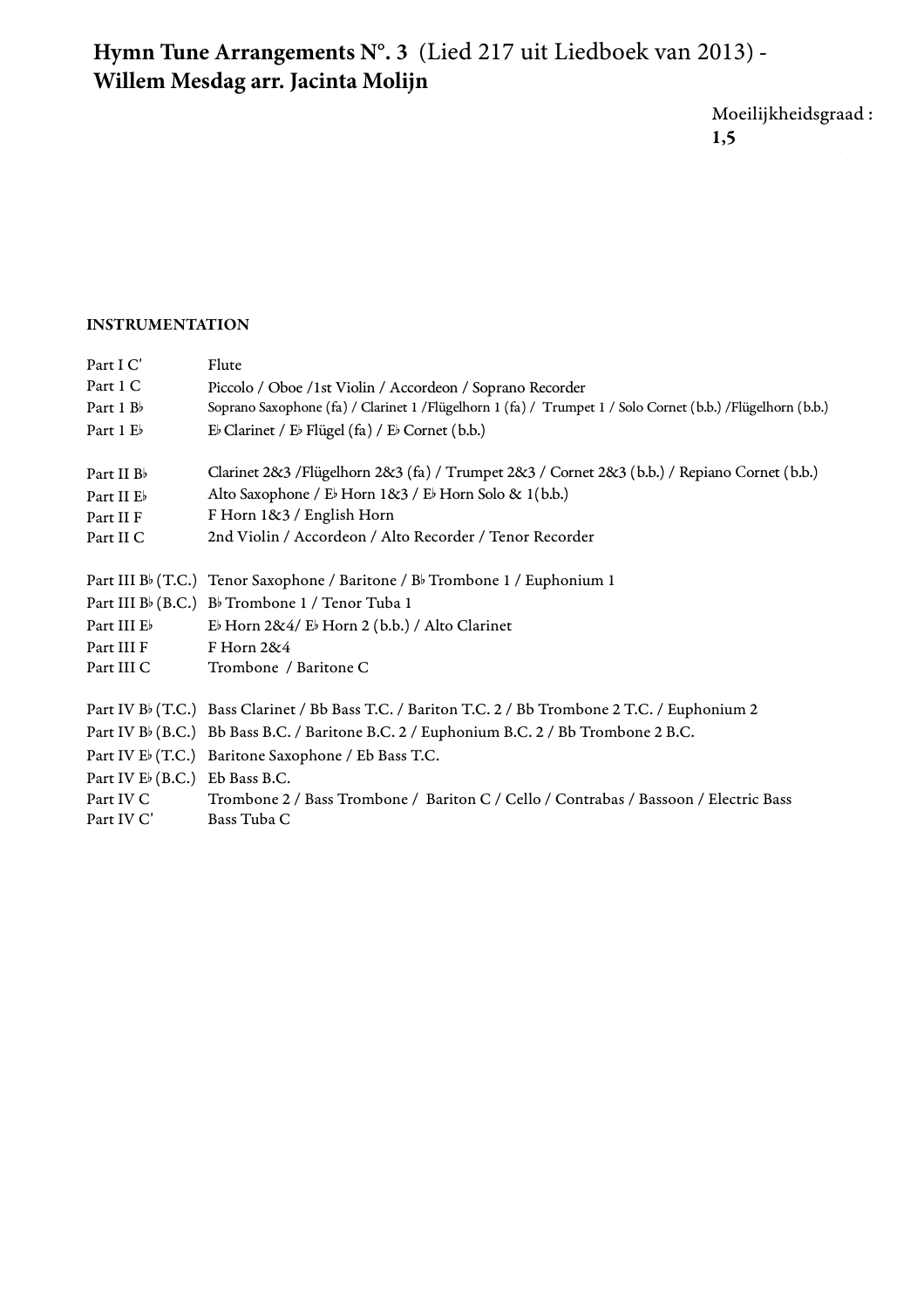*In opdracht van Musidesk Rijnbrink*

## **Score C**

**Hymn Tune Arrangements N°. 3** (Lied 217 uit Liedboek van 2013)

**Willem Mesdag arr.Jacinta Molijn**







© 2021 www.musidesk.nl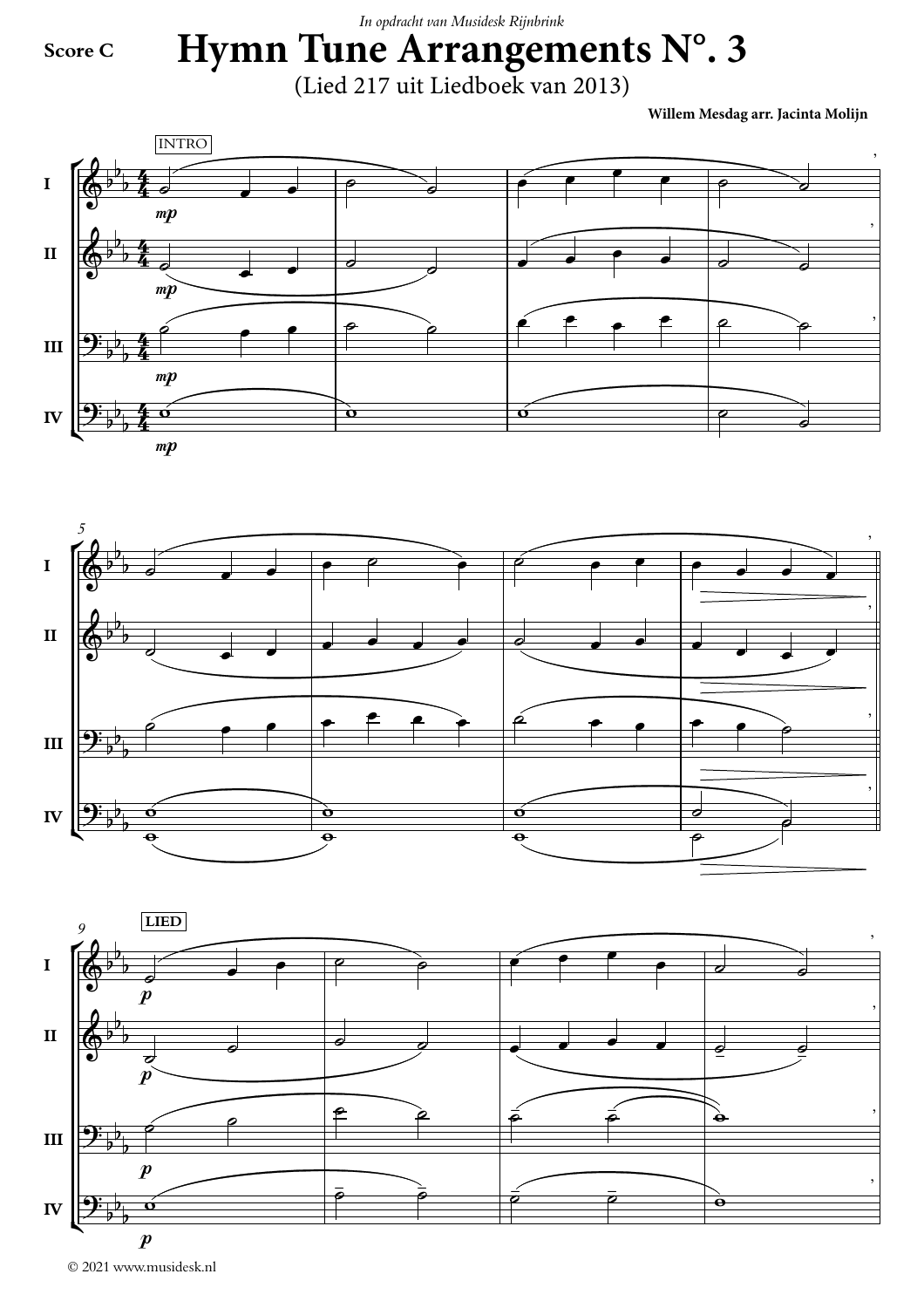



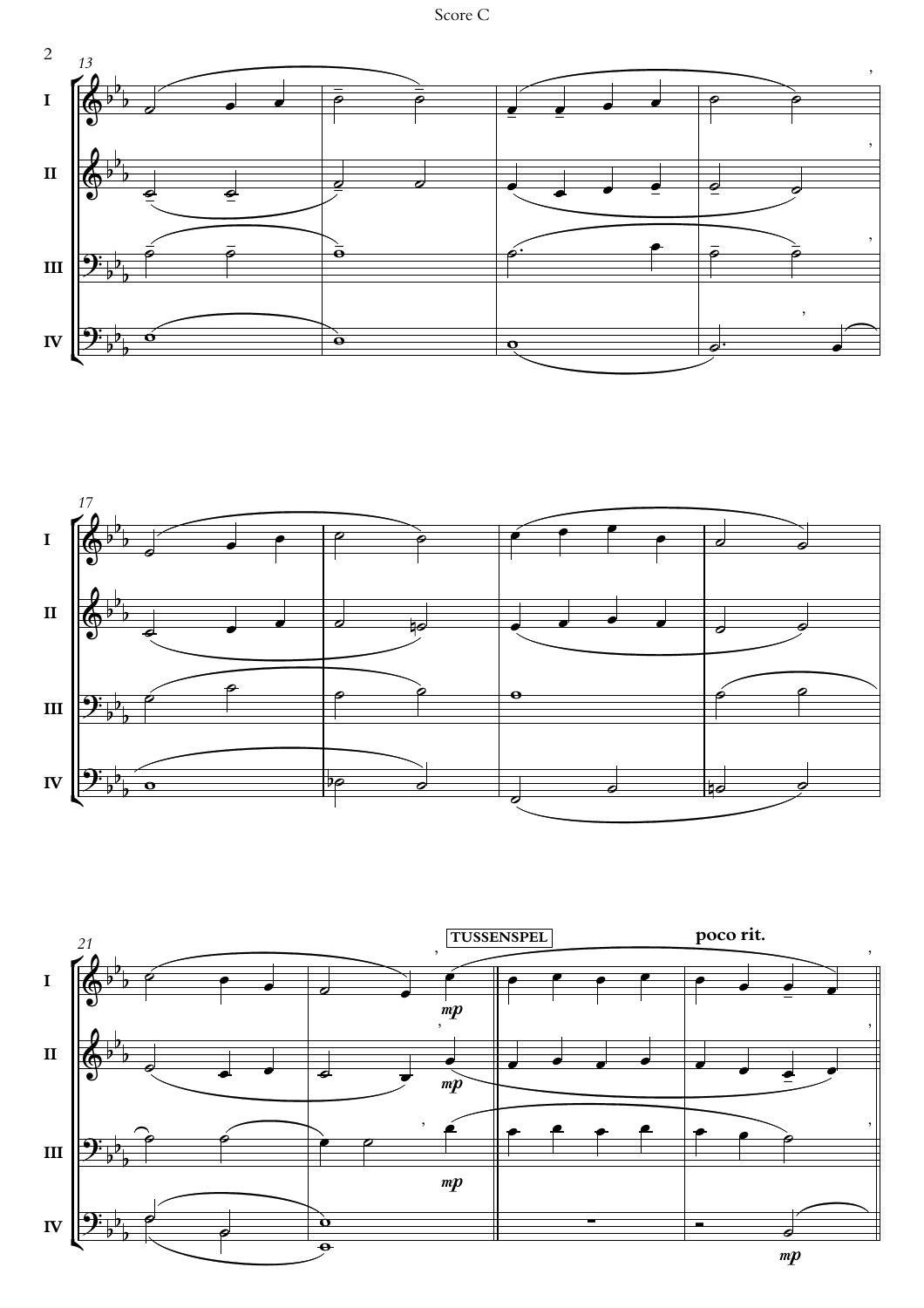Score C